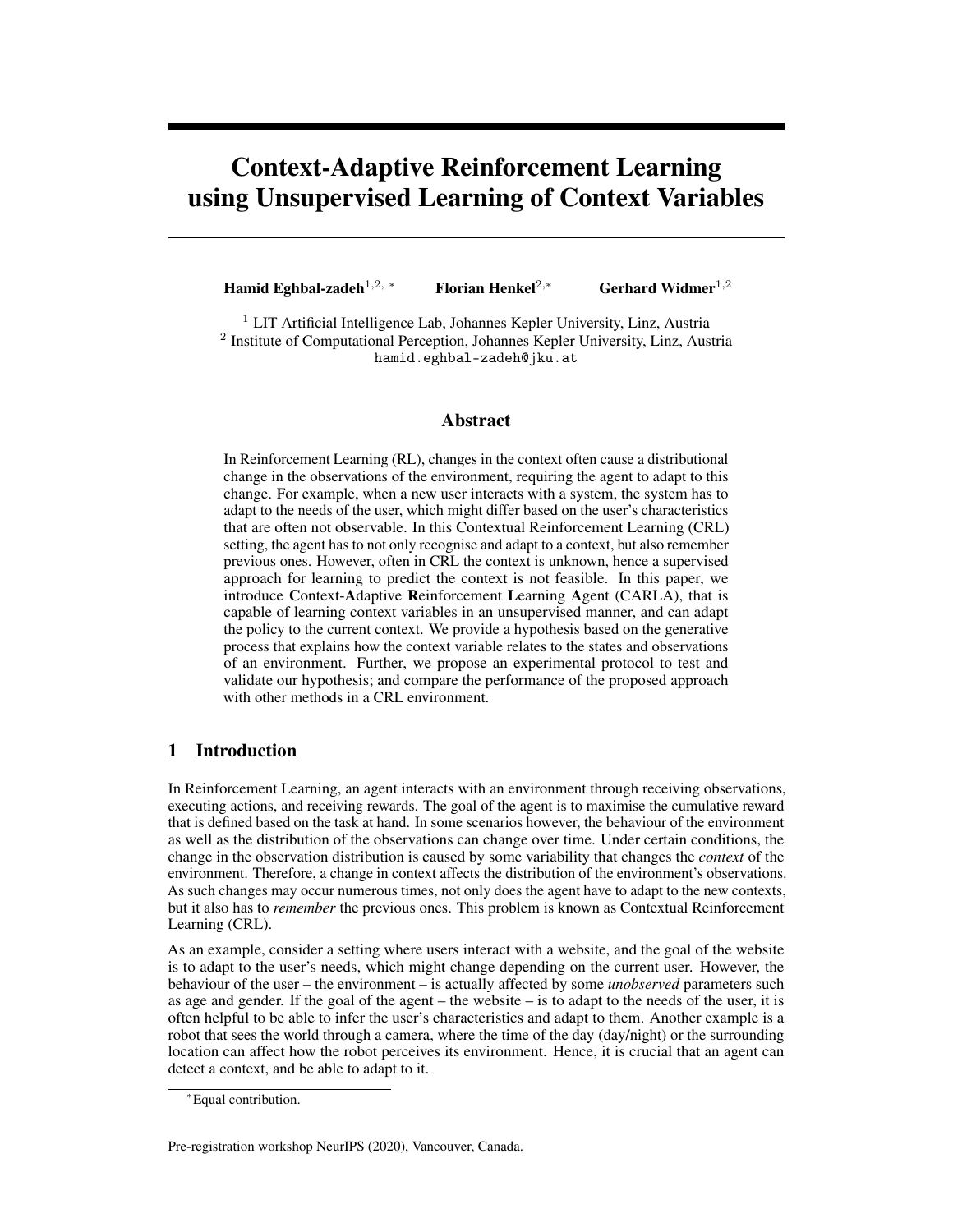Several approaches have been proposed to address this problem. For example, models that can adapt to the changes of the environment by having better exploration strategies [\[6,](#page-5-0) [16\]](#page-5-1), have been used to tackle environments with changing dynamics. As the context changes, the exploitation of the current policy is no longer as effective, and the agent's previous policy will no longer be suitable to tackle the changes in the environment. Hence, the agent needs to explore new observations, in order to accumulate more reward. Another approach to adapt to new contexts, is to use options in a hierarchical reinforcement setting, where a meta-policy switches between a set of available policies [\[1,](#page-5-2) [5\]](#page-5-3). In [\[7\]](#page-5-4), Hallak et al. define a Contextual Markov Decision Process (CMDP), as a constrained Partially Observable Markov Decision Process (POMDP), where each context is parameterised as an MDP. In this setting, they propose a solution to tackle CRL assuming a fixed observation space over different contexts, and the agent picking a suitable policy, given the available context. In contrast to the Contextual MDPs as a special case of POMDPs, Jiang et al. [\[10\]](#page-5-5) propose a generalisation of MDPs and POMDPs known as Contextual Decision Processes (CDPs), where there is a general context space that the observations are drawn from. Although this formulation is quite general, this work focuses on problems with low Bellman ranks, which corresponds to MDPs with low-rank transition matrix, or small observation space.

In this paper, we provide a definition for Contextual Reinforcement Learning that assumes changing the context, affects the distribution of the states of the environment, resulting in a change in the distribution of the observations. Our definition is motivated by the generative process in a contextual world, where the context variables affect the states of the generative model of the world. Given this definition, we provide a solution using unsupervised learning of the context variable that allows for a better adaptation of the policy based on the context. More generally, in this work we are trying to answer the following questions:

- 1. Does knowing the context variable help the policy to better adapt to different contexts?
- 2. What characteristics does a predictive model need to predict context from observations?
- 3. Can our learnt context variable help the policy to better adapt to different contexts?

In order to answer these questions, we conduct a set of experiments to test the performance of an agent with and without knowing the context variable. Additionally, we conduct experiments to investigate whether disentanglement is actually helpful for estimating the context. Further, using our proposed approach, we estimate the context variable in an unsupervised manner, and compare the performance of agents with and without this estimated variable.

# 2 Related work

Contextual RL: Contextual settings have been mainly explored in Multi-armed bandits [\[13\]](#page-5-6). Hallak et al. [\[7\]](#page-5-4) propose contextual MDPs (CMDPs), extending the standard MDP formulation with multiple contexts that change the underlying dynamics. They introduce an algorithm that is able to detect different contexts and optimize the CMDP. However, their work is focused on low-dimensional observation-spaces and, only a small number of fixed contexts is considered. In contrast, our work is proposed for high-dimensional observation-space such as images, and can deal with a variable number of contexts as it incorporates a continuous multivariate context variable. Another work formulates contextual decision processes as a generalization of MDPs and POMDPs [\[10\]](#page-5-5), where the observations themselves or their history, respectively, form the context. Our approach differs from this formulation by explicitly distinguishing between context and observations, and having a generative view on the observations based on states that depend on a context.

Eysenbach et al. [\[5\]](#page-5-3) propose to use mutual information between the context and the observations as a learning signal, and the entropy of the policy over different contexts as a regularisation term to improve exploration, and better adapt to the change of context. This approach assumes the context variable is known to the policy. Achiam et al. [\[1\]](#page-5-2) propose VALOR and use a variational auto-encoder (VAE) that first encodes context to trajectory via policy, and subsequently decodes the trajectory back to the initial context using a probabilistic recurrent decoder that assigns high probabilities to trajectories that are unique to a context. Their approach also assumes that the context variable is known, and is used as a supervised signal to train the decoder. A different model-based approach is explained in [\[16\]](#page-5-1). An ensemble of dynamic models is trained to predict next observation given the current observation and action. The variance over the output of this ensemble is used as intrinsic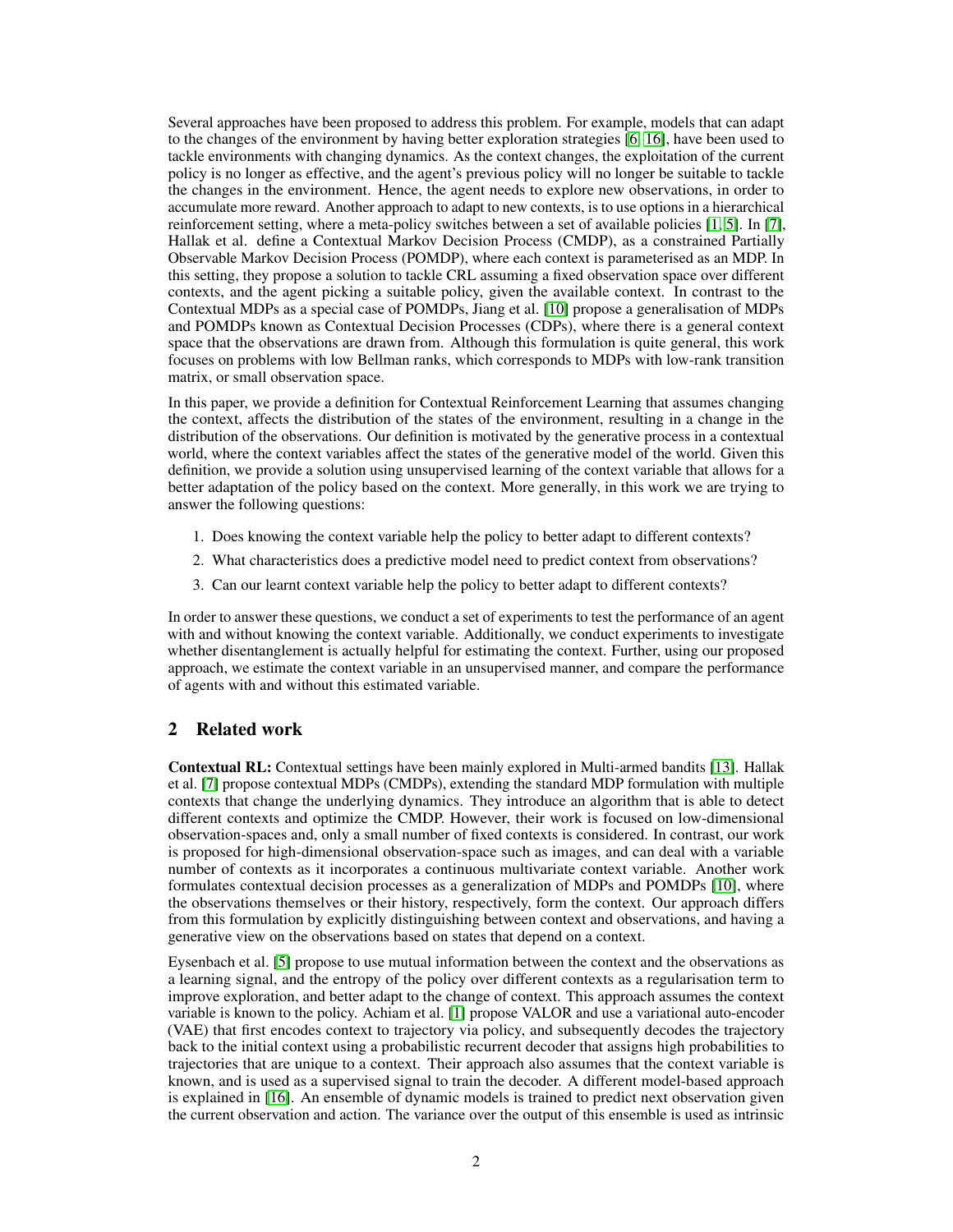reward to train the policy. This approach improves the exploration, which is helpful in contextual settings as the agent better adapts to new contexts.

Representation Learning for RL: Recently, several approaches to learn better representations for RL have been proposed. Higgins et al. [\[9\]](#page-5-7) propose DARLA following a two stage learning approach. First, an agent learns disentangled state representations using  $\beta$ -VAEs [\[8\]](#page-5-8) from a high dimensional observation space. Second, based on the previously learned disentangled state representation, the agent has to learn a policy to solve a given task. In contrast to our work, the learned disentangled state representations are not explicitly used to infer different contexts, and the policy is directly learned using the disentangled features, while as we will explain, in our work the disentanglement is only used for learning the context variable, and the agent can learn an unconstrained representation from the observations, in addition to the context variable. Similarly, Stooke et al. [\[18\]](#page-5-9) propose to decouple representation learning from the RL task. By applying image augmentation [\[12\]](#page-5-10) and a contrastive loss for learning state representations from raw pixel-observations, they are able to outperform end-to-end trained RL agents on various environments. Such a contrastive learning approach was also applied in [\[17\]](#page-5-11).

# 3 Problem definition

In this section, we provide a generative view to Contextual Reinforcement Learning (CRL), and detail the relation between context variables and the states of the environment. Based on this view, we provide a solution for CRL that can automatically recognise the change in the states of the environment, accordingly predict the new context, and adapt the policy to the new context.

### 3.1 Contextual Reinforcement Learning

A Partially Observable Markov Decision Process (POMDP) is defined as a tuple  $(S, A, P, R, \Omega, \mathcal{O})$ , with S being the state space, A the action space, P the transition probabilities, and R the reward function. In this setting, the agent does not directly observe the true states of the environment, but receives observation  $o \in \Omega$ . This observation is generated from the underlying system state s and the received action a, according to the probability distribution  $o \sim \mathcal{O}(o \mid s, a)$ .

In this work we consider finite-horizon episodic Contextual POMDPs (CPOMDPs). At the beginning of each episode an agent will encounter a specific POMDP depending on a randomly sampled context  $c \in \mathcal{C}$ , which we assume to not change over time within an episode. While for regular POMDPs, the goal of an RL agent is to learn a policy  $\pi(a \mid o)$  that maximizes the expected cumulative reward, in CPOMDPs the agent has to learn a policy  $\pi(a \mid o, c)$  that further depends on a context c.

### <span id="page-2-0"></span>3.2 A Generative View on Contextual Reinforcement Learning

Generative Process: We assume a generative process is in place such that everything within the environment is happening in a two-step generative process. First, a multivariate latent random variable  $z$  is sampled from a distribution  $P(z)$ , where  $z$  corresponds to semantically meaningful factors of variation of the observations (e.g, shape, colour of the objects; density of objects). Second, the observation x is sampled from a conditional distribution  $P(x | z)$ . We assume that the observation space has higher dimensionality than the semantic space, hence, the data space can be explained with substantially lower dimensional and semantically meaningful latent variable  $z$ , and is mapped to the high dimensional observation space  $x$ .

Generative Process in Contextual Reinforcement Learning: In Contextual Reinforcement Learning, we assume that the environment  $E_z(o_t, a_t)$  generates the next observation  $o_{t+1}$ , given the current observation  $o_t$  and action  $a_t$ , i.e.,  $o_{t+1} = \mathbb{E}_z(o_t, a_t)$ , with z being a variable controlling its statics (e.g, shape or size of objects). In our generative view, the observations of an episode are generated from a generative model  $E_z(\mathfrak{o}_t, \mathfrak{a}_t)$  in 3 steps as follows. In the first step, a multivariate latent random variable  $c \in \mathcal{C}$  is sampled from a distribution  $P(c)$ , where c corresponds to a context. In the second step, a multivariate latent random variable z is sampled from a conditional distribution  $P(z | c)$ , where  $z$  corresponds to the state of the environment that controls the statics, defining how the environment generates the next observation, given he current observation and action during an episode. In the third step, the next observation  $o_{t+1}$  is generated from the environment's generative model  $E_z(o_t, a_t)$ .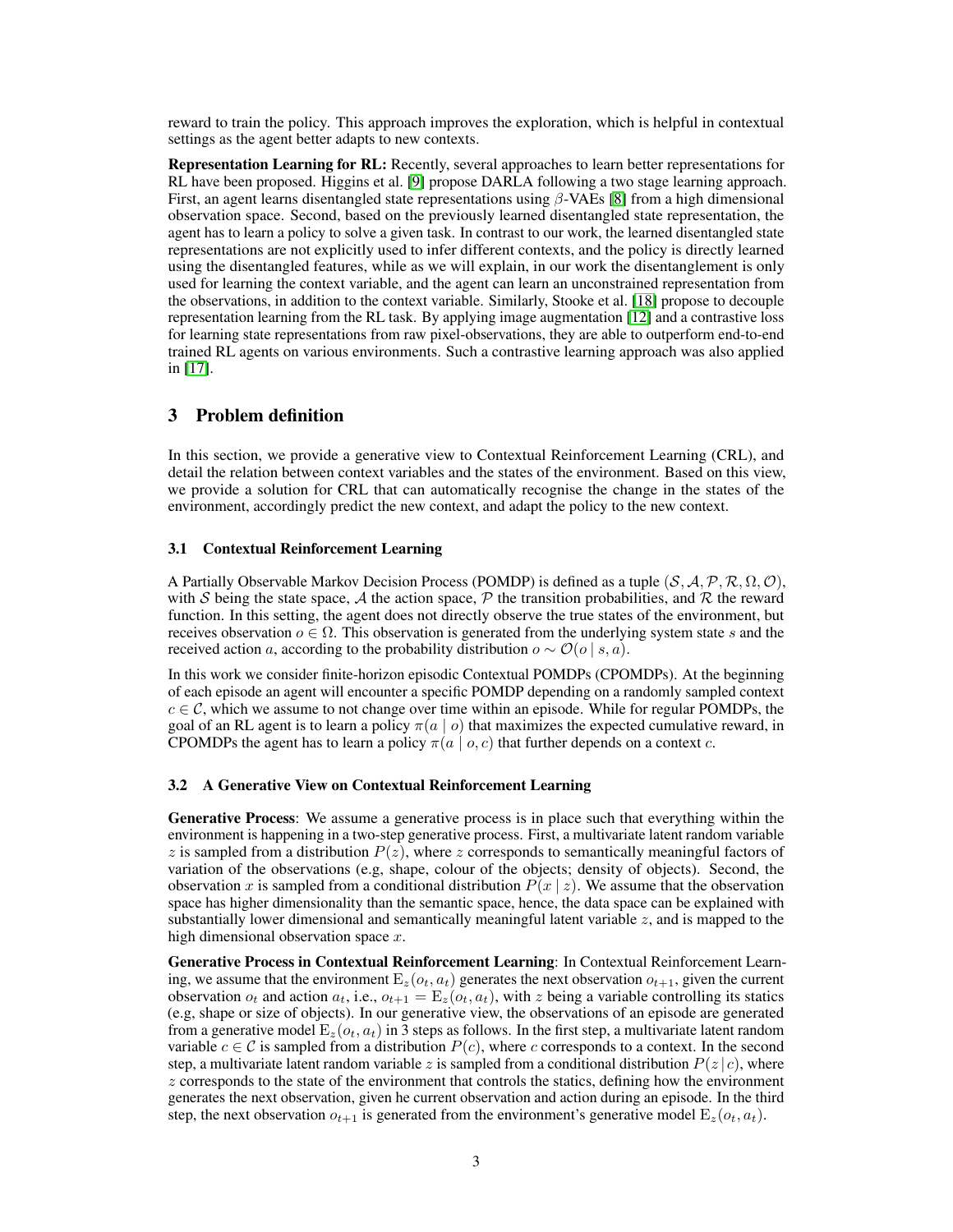# 4 Proposed Approach

In this section, we propose Context-Adaptive Reinforcement Learning Agent (CARLA), which is capable of adapting to new contexts in an environment, without any supervision or knowledge about the available contexts.

CARLA consists of two parallel networks: a *context network*, and a *representation network*. The context network aims at learning the context variable, while the representation network is aiming at learning a suitable representation from the environment. The output of these two networks are then further feed into the policy network, where an adaptive policy is formed given the environment variables and the context variable. The policy network then adapts the current policy, based on the context variable. A block-diagram of CARLA is provided in Figure [1](#page-3-0) (left).

As detailed in Section [3.2,](#page-2-0) our assumption in the generative process is that the context variables define the statics of the environment, which in turn defines the distribution of the observations within an episode. The aim of the context network is to reverse this process and estimate the context vector given the observations. As shown in Figure [1](#page-3-0) (right), it contains two main modules: a feature disentanglement module and a context learning module. The context network first estimates the the environment's statics, and further uses it to learn the context variable. This context factor is then feed to the policy network, in order to adapt the policy to the current context.

The feature disentanglement module is an encoder part of a Variational Autoencoder (VAE) [\[11\]](#page-5-12), which is trained with annealing the Kullback Leibler (KL) Divergence term of the Evidence Lower Bound (ELBO). The VAE is trained using random samples drawn from an experience replay buffer [\[14\]](#page-5-13). The context learning module is trained online given the observations received in each episode, along with the representation network and the policy network by optimizing the RL objective. This module learns upon the disentangled states of the environment, extracted using the feature disentanglement module explained above.

<span id="page-3-0"></span>

Figure 1: left) Block diagram of CARLA. right) Block diagram of the Context Network. Hidden variables are shown with circles, while processing units are shown with squares.

The graphical models for various approaches in CRL is provided in Figure [2.](#page-4-0) As can be seen, our model has a different graphical model than DARLA [\[9\]](#page-5-7) and VALOR [\[1\]](#page-5-2). The main idea in CARLA, is to learn disentangled factors from the environment using pre-selected training data, in a similar manner to DARLA. In contrast, CARLA uses a recurrent context network that can build the sequential relationship for the disentangled factors, to predict the context variable, which might be useful in a partially-observable setting to infer the dynamics. Further, CARLA allows the agent to learn an unconstrained representation from the environment during training the agent via interacting with the environment. Although VALOR uses a sequential decoder, it differs from CARLA in various ways. For example VALOR assumes an observed context, in contrast to CARLA which estimates the context variable using a sequence of disentangled factors.

# 5 Experimental Protocol

In this section, we detail our experimental setup and evaluation strategy, in order to demonstrate the effectiveness of the proposed approach in tackling CRL. In our evaluation, we are testing several hypotheses to answer the following questions: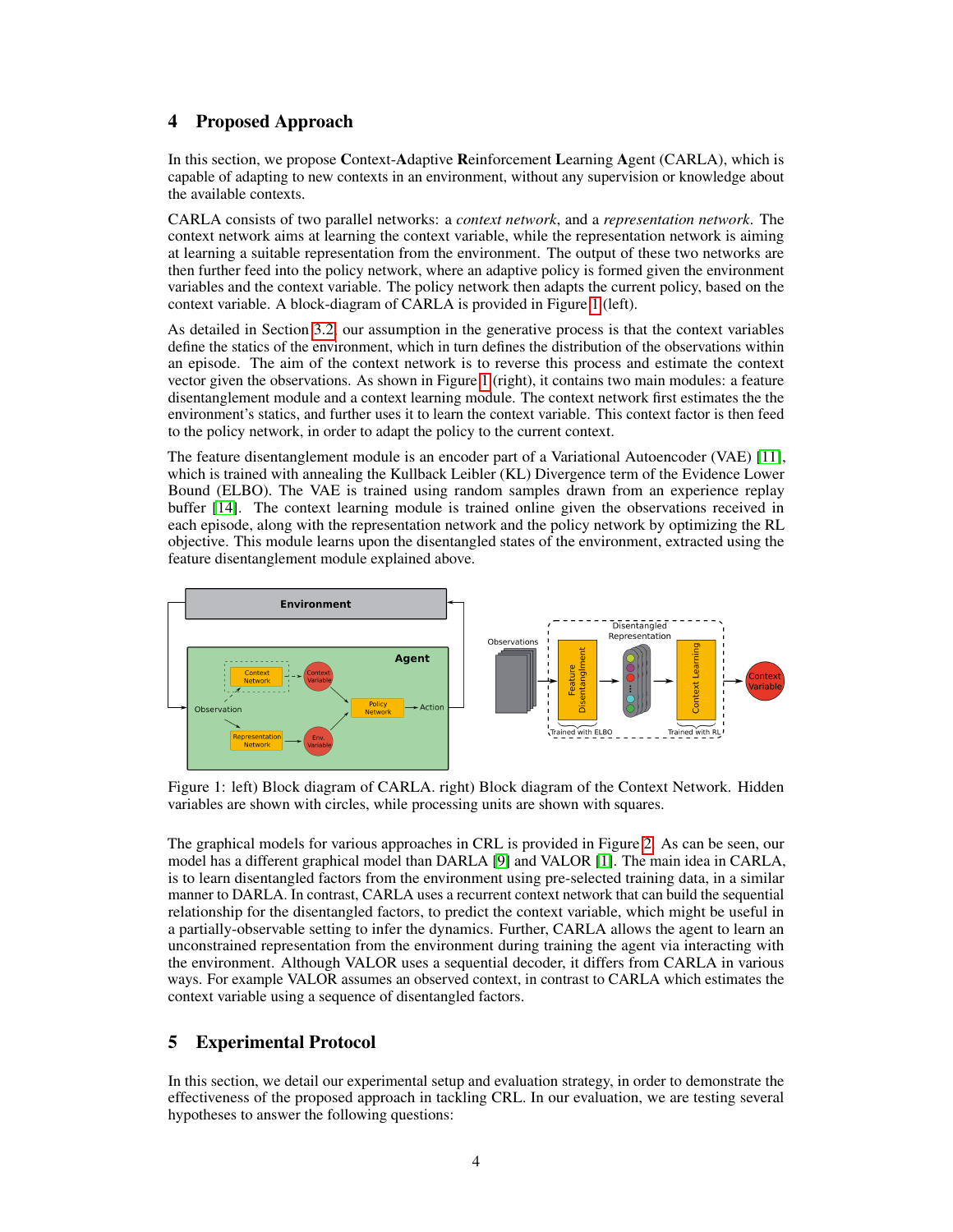<span id="page-4-0"></span>

Figure 2: Comparison of the graphical models in different approaches. The solid lines represent generation, and the dashed line represent inference. Gray circles represent observed variables, while white circles represent hidden variables.

### Does knowing the context help the performance of the agent?

To investigate this, we conduct an experiment testing whether adding a context variable as an additional input to the policy network helps the policy to better adapt to context changes. For evaluation, we will compare the performance in terms of the cumulative reward of a baseline agent that does not use the context information, to an agent that has access to this additional information.

#### What characteristics does a predictive model need to *predict* context from observations?

In this experiment, we evaluate how well a context can be learned from the observations. Our goal is to determine on the one hand which representations capture the most information about the context in an unsupervised manner and on the other hand which modelling technique (feed-forward vs. sequential) is more suitable to learn the context variable. To this end, we investigate whether feature disentanglement helps in learning the context, by training unsupervised VAEs. We compare a vanilla VAE [\[11\]](#page-5-12) that does not perform feature disentanglement, to an annealed VAE [\[2\]](#page-5-14) that incorporates it. Subsequently, given the features extracted by each of the VAEs, we compare a feed-forward classifier to a recurrent one, for learning the context from a single, or a sequence of representations, extracted by the VAEs from observations, respectively. A train-test split on the observations and their respective context label is used to evaluate the generalisation of the context classifiers.

## Can our learnt context variable help the policy to better adapt to different contexts?

Finally, to test our full setup, we compare CARLA with the context variable being jointly trained using the RL objective, against two baseline agents in terms of the accumulated reward. The first agent does not have the additional context information, which basically is CARLA without the context network. For the second agent, we remove the representation network and the context learning from CARLA leaving only the feature disentanglement, which is thus similar to DARLA.

For all our experiments, we use a modified dynamic obstacle gridworld environment [\[3,](#page-5-15) [4\]](#page-5-16) as follows. The task of an agent will be to reach a goal position, while collecting and avoiding certain objects. The agent receives a reward of +1 and -1 for *good* and *bad* objects, respectively. Whether an object is good or bad will be based on a certain context, e.g., a specific configuration of differently colored and shaped objects that allow for a clear distinction between contexts. We consider a fully and a partially observable variant of this environment to properly compare feed-forward and recurrent context learning, by either showing the whole grid or a subset. For the VAEs, we use the architecture from [\[9\]](#page-5-7). However, as shown in [\[2\]](#page-5-14), annealing the KL term provides a better disentanglement than the  $\beta$ -VAE, which was used in [\[9\]](#page-5-7). Hence, we use the annealing technique proposed in [\[2\]](#page-5-14) for training the VAE. Similar to [\[9\]](#page-5-7), we use an experience replay buffer to draw i.i.d. samples for optimizing the VAE objective. For collecting the observations we follow two different strategies. First, we will store observations that are received by the agent during training in an online fashion. Second, as this might cause the VAE to overfit to its recent experience and not generalize across all possible observations, we will use a different agent to collect the observations that simply avoids all objects and moves around in the world, similar to what is proposed in [\[9\]](#page-5-7). To train the RL agents, we use vanilla policy gradient as well as the hyperparameters reported in [\[1\]](#page-5-2). For the context network, we compare two architectures: a 1-layer LSTM (64 neurons), and a 1-layer MLP (64 neurons), and the policy network is always a 2-layer MLP (64 neurons). For all feed-forward hidden layers with non-linearities, we apply ReLU activation [\[15\]](#page-5-17).